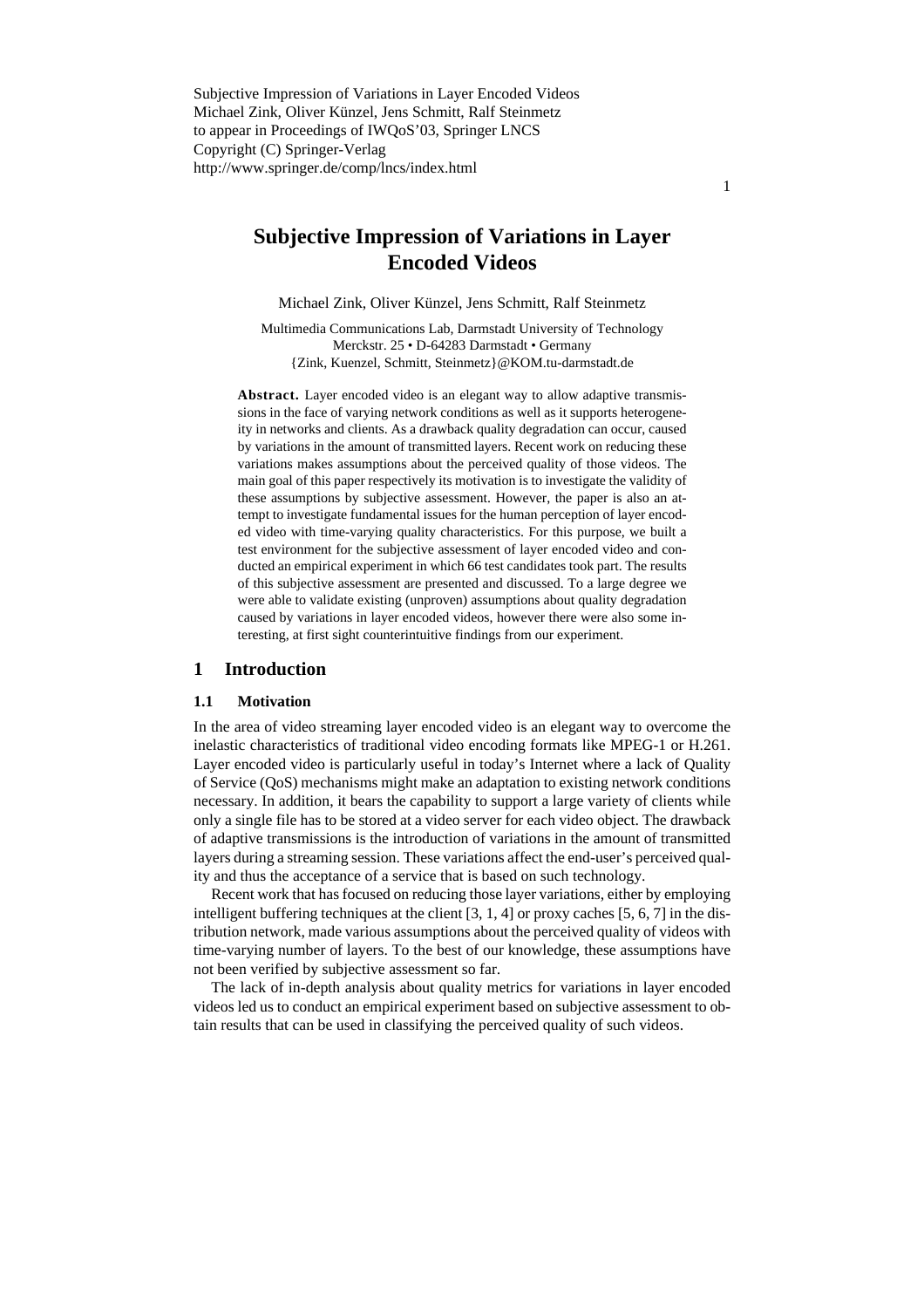## <span id="page-1-0"></span>**1.2 What is the Relation between Objective and Subjective Quality?**

The goal of this research work is to investigate if general assumptions made about the quality metrics of variations in layer encoded videos can be verified by subjective assessment. We use the following example to explain our intention in more detail: A layer encoded video that is transmitted adaptively to the client might have layer variations as shown in Figure 1. In Section 2.1, several quality metrics that allow the determination of the video's quality are presented. At first, we discuss the basics of these quality metrics. The most straightforward quality metric would be the total sum of all received segments (see Figure 1). However, common assumptions on the quality of a layer encoded video are that the quality is not only influenced by the total sum of received segments but also by the frequency of layer variations and the amplitude of those variations [1, 5, 7]. As shown in Figure 1, the amplitude specifies the height of a layer variation while the frequency determines the amount of layer variations.

All quality metrics we are aware of are based on these assumptions. Verifying all possible scenarios that are covered by those assumptions with an experiment based on subjective assessment is hard to achieve. Therefore, we decided to focus on basic scenarios that have the potential to answer the most fundamental questions, e.g., are the sequences on the left in Figure 1  $((a1)$  and  $(b1))$  more annoying than sequences on the right ((a2) and (b2)) for an end-user who views a corresponding video sequence. In this example, the first scenario  $((a1)$  and  $(a2))$  is focused on the influence of the amplitude and the second  $((b1)$  and  $(b2))$  on the frequency of layer variations..



#### **1.3 Outline**

The paper is structured as follows. [Section 2](#page-2-0) reviews previous work on retransmission scheduling for layer encoded video and subjective assessment of video quality. The test environment and the subjective test method used for the experiment are described and discussed in [Section 3](#page-3-0). The details of the experimental setup are given in [Section 4](#page-6-0) and in [Section 5](#page-9-0) the results of the experiment are presented and discussed. [Section 6](#page-15-0) summarizes the major conclusions that can be drawn from the experiment.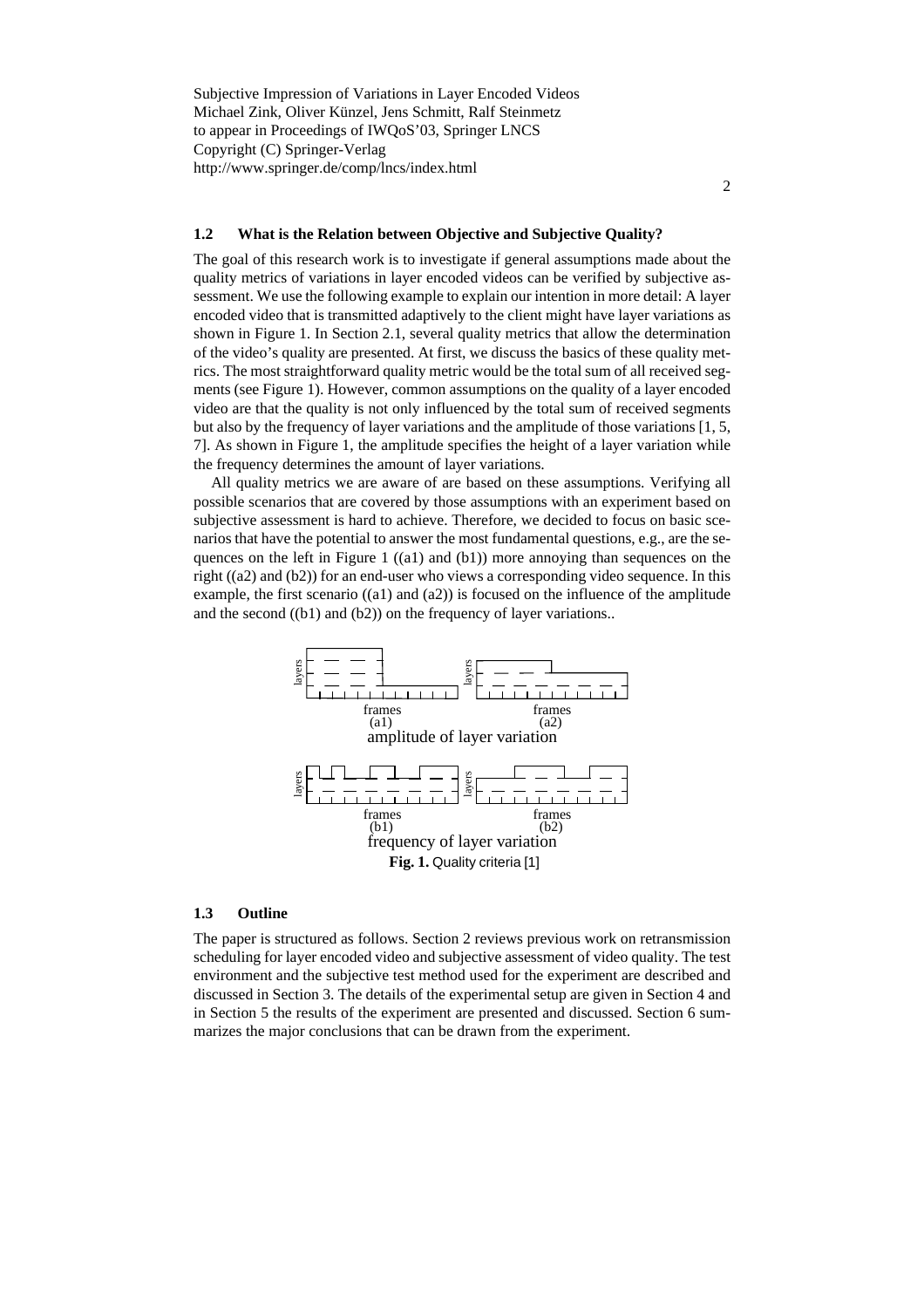# <span id="page-2-0"></span>**2 Related Work**

The related work section is split in two parts since our work is influenced by the two research areas briefly surveyed in the following.

## **2.1 Retransmission Scheduling**

The work presented in this paper has been motivated by our own work on quality improvement for layer encoded videos. During our investigation of favorable retransmission scheduling algorithms which are supposed to improve the quality of layer encoded videos stored on a cache [7], we realized that in related work the quality metrics for layer encoded videos are based on somewhat speculative assumptions only. To the best of our knowledge none of these assumptions is based on a subjective assessment.

In [1], Nelakuditi et al. state that a good metric should capture the amount of detail per frame as well as its uniformity across frames. I.e., if we compare the sequences of layers in a video shown in Fig. 2 the quality of  $(a2)$  would be better than that of  $(a1)$ which is also valid for (b2) and (b1), according to their assumption. Their quality metric is based on the principle of giving a higher weight to lower layers and to longer runs of continuous frames in a layer.

The metric presented by the work of Rejaie et al. [5] is almost identical to the one advocated for in [1]. Completeness and continuity are the 2 parameters that are incorporated in this quality metric. Completeness of a layer is defined as the ratio of the layer size transmitted to its original (complete) size. E.g. the ratio of layer 2 in sequence (a2) in Fig. 2 would be 1 while the ratio for layer 3 would be 0.5. Continuity is the metric that covers the 'gaps' in a layer. It is defined as the average number of segments between two consecutive layer breaks (i.e., gaps). In contrast to the other metrics presented here, this metric is a per-layer metric.

In our previous work [7] we also made assumptions about the quality metrics for layer encoded videos. Similar to [1] we postulated that this metric should be based on a) the frequency of variations and b) the amplitude of variations.

#### **2.2 Video Quality**

There has been a substantial amount of research on methodologies for subjective assessment of video quality, e.g., [8] and [9], which contributed to form an ITU Recommendation on this issue [10]. This standard has been used as a basis for subjective assessment of encoders for digital video formats, in particular for MPEG-2 [11, 9] and MPEG-4 [12] but also on other standards like H.263+ [13]. The focus of interest for all these subjective assessment experiments was the quality of different coding and compression mechanisms. Our work, in contrast, is concerned with the quality degradation caused by variations in layer encoded videos. Like us, [14] is also concerned with layer encoded video and presents the results of an empirical evaluation of 4 hierarchical video encoding schemes. This is orthogonal to our work since the focus of their investigation is on the comparison between the different layered coding schemes and not on the human perception of layer variations.

In [15], a subjective quality assessment has been carried out in which the influence of the frame rate on the perceived quality is investigated. In contrast to our work elas-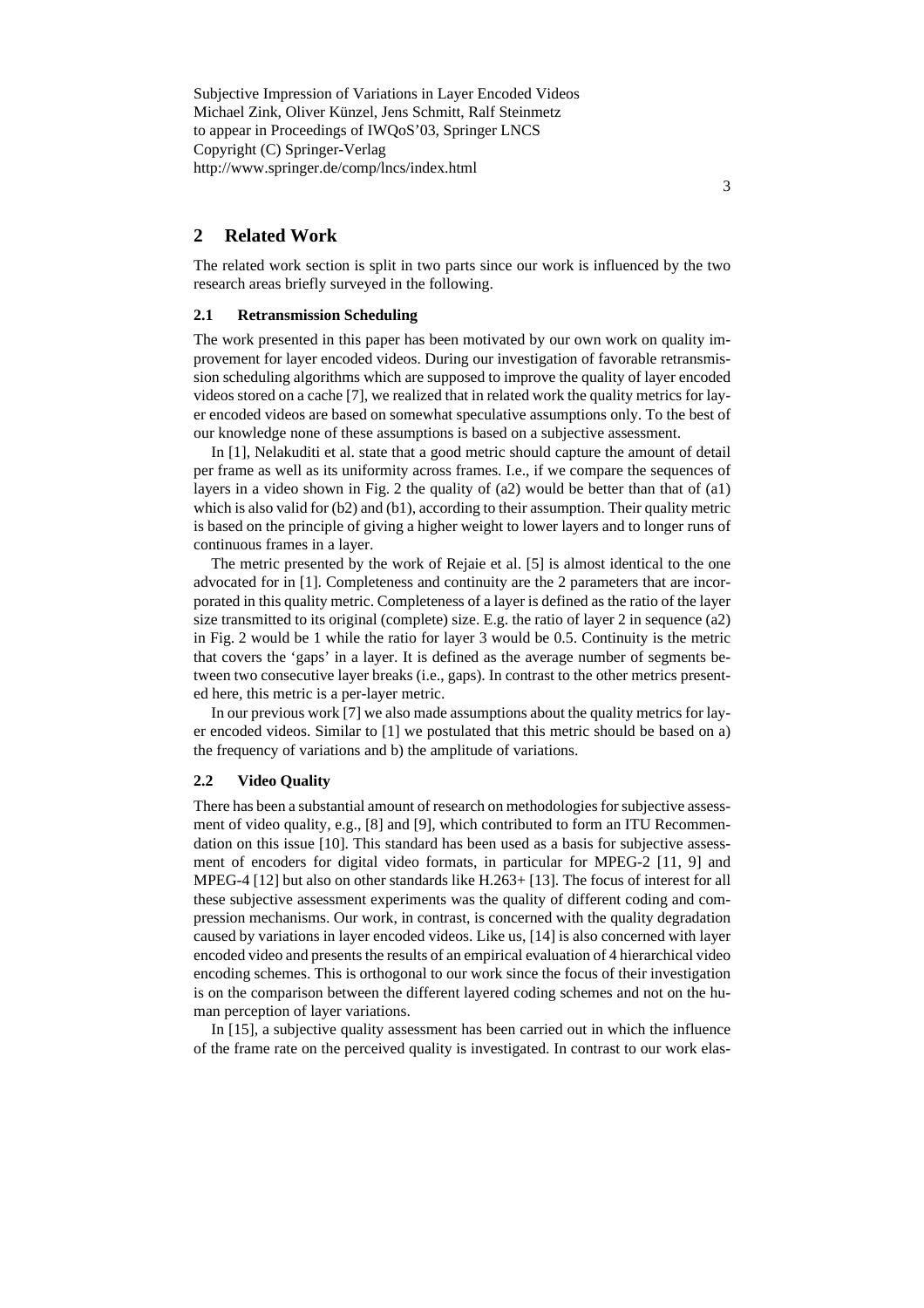<span id="page-3-0"></span>ticity in the stream was achieved by frame rate variation and not by applying a layer encoded video format.

Effects of bit errors on the quality of MPEG-4 video were explored in [16] by subjective viewing measurements, but effects caused by layer variations were not examined.

Chen presents an investigation on an IP-based video conference system [17]. The focus in this work is mainly auditorium parameters like display size and viewing angle. A layer encoded video format is not used in this investigation.

Probably closest to our work, Lavington et al. [18] used an H.263+ two layer video format in their trial. In comparison to our approach, they were rather interested in the quality assessment of longer sequences (e.g., 25 min.). Instead of using identical pregenerated sequences that were presented to the test candidates, videos were streamed via an IP network to the clients and the quality was influenced in a fairly uncontrolled way by competing data originating from a traffic generator. The very specific goal of this work was to examine if reserving some of the network's bandwidth for either the base or the enhancement layer improves the perceived quality of the video, while we are rather interested on the influence of variations in layer encoded videos and try to verify some of the basic assumption made about the perceived quality in a subjective assessment experiment. Furthermore, we try to conduct this experiment in a controlled environment in order to achieve more significant and easier to interpret results.

#### **3 Test Environment**

In this section, we first present the layer encoded video format used for the experiment, describe how we generated the test sequences, explain why we decided to use stimuluscomparison as the assessment method, and shortly present our test application.

#### **3.1 Layer Encoded Video Format - SPEG**

SPEG (Scalable MPEG) [19] is a simple modification to MPEG-1 which introduces scalability. In addition to the possibility of dropping complete frames (temporal scalability), which is already supported by MPEG-1 video, SNR scalability is introduced through layered quantization of DCT data [19]. The extension to MPEG-1 was made for two reasons. First, there are no freely available implementations of layered extensions for existing video standards (MPEG-2, MPEG-4), second, the granularity of scalability is improved by SPEG combining temporal and SNR scalability. As shown in Figure 2, a priority ( $p_0$ (highest) -  $p_{11}$ (lowest)) can be mapped to each layer. The QoS

|                    |       | B        |          |  |
|--------------------|-------|----------|----------|--|
| Level 0            | $p_0$ | $p_1$    | P2       |  |
| Level 1            | P٦    | $p_4$    | ሀና       |  |
| Level <sub>2</sub> | $p_6$ | $p_7$    | P8       |  |
| Level 3            |       | $p_{10}$ | $p_{11}$ |  |

**Fig. 2.** SPEG layer model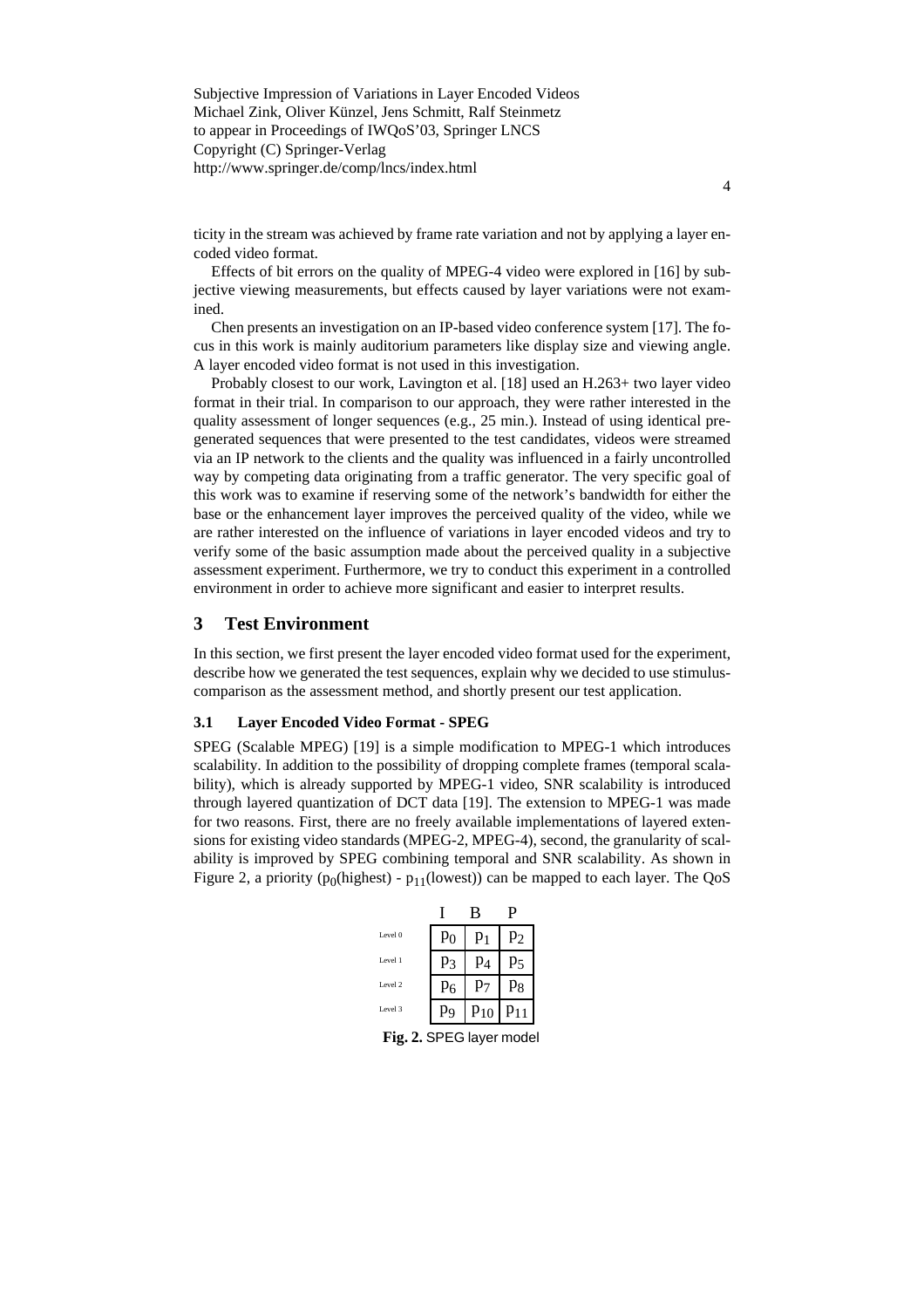Mapper (see Figure 3, which depicts the SPEG pipeline and its components) uses the priority information to determine which layers are dropped and which are forwarded to the Net Streamer.

Our decision to use SPEG as a layer encoded video format is based on several reasons. SPEG is designed for a QoS-adaptive video-on-demand (VoD) approach, i.e., the data rate streamed to the client should be controlled by feedback from the network (e.g., congestion control information). In addition, the developers of SPEG also implemented a join function that re-transcodes SPEG into MPEG-1 [2] and therefore allows the use of standard MPEG-1 players, e.g., the Windows Media Player. We were not able to use scalable video encoders available as products (e.g., [20, 21]) because videos created by those can only be streamed to the corresponding clients which do neither allow the storage of the received data on a disk nor the creation of scheduled quality variations.



**Fig. 3.** Pipeline for SPEG [2]

## **3.2 Test Generation - Full Control**

Since our test sequences must be created in a deterministic manner, we slightly modified the SPEG pipeline. The most important difference is, that in our case data belonging to a certain layer must be dropped intentionally and not by an unpredictable feedback from the network or the client. This modification was necessary, since identical sequences must be presented to the test candidates in the kind of subjective assessment method that is used in our experiment. Therefore, we modified the QoS Mapper in a way that layers are dropped at certain points in time specified by manually created input data. We also added a second output path to the MPEG-1 module that allows us to write the resulting MPEG-1 data in a file and eliminated the NetStreamer modules.

## **3.3 Measurement Method - Stimulus Comparison**

The subjective assessment method is widely accepted for determining the perceived quality of images and videos. Research that was performed under the ITU-R lead to the development of a standard for such test methods [10]. The standard defines basically five different test methods double-stimulus impairment scale (DSIS), double-stimulus continuous quality-scale (DSCQS), single stimulus quality evaluation (SSCQE), simultaneous double stimulus for continuous evaluation (SDSCE), and stimulus-comparison (SC), respectively.

Since it was our goal to investigate the basic assumptions about the quality of layer encoded video, SSCQE and SDSCE are not the appropriate assessment method because comparisons between two videos are only possible on an identical time segment and not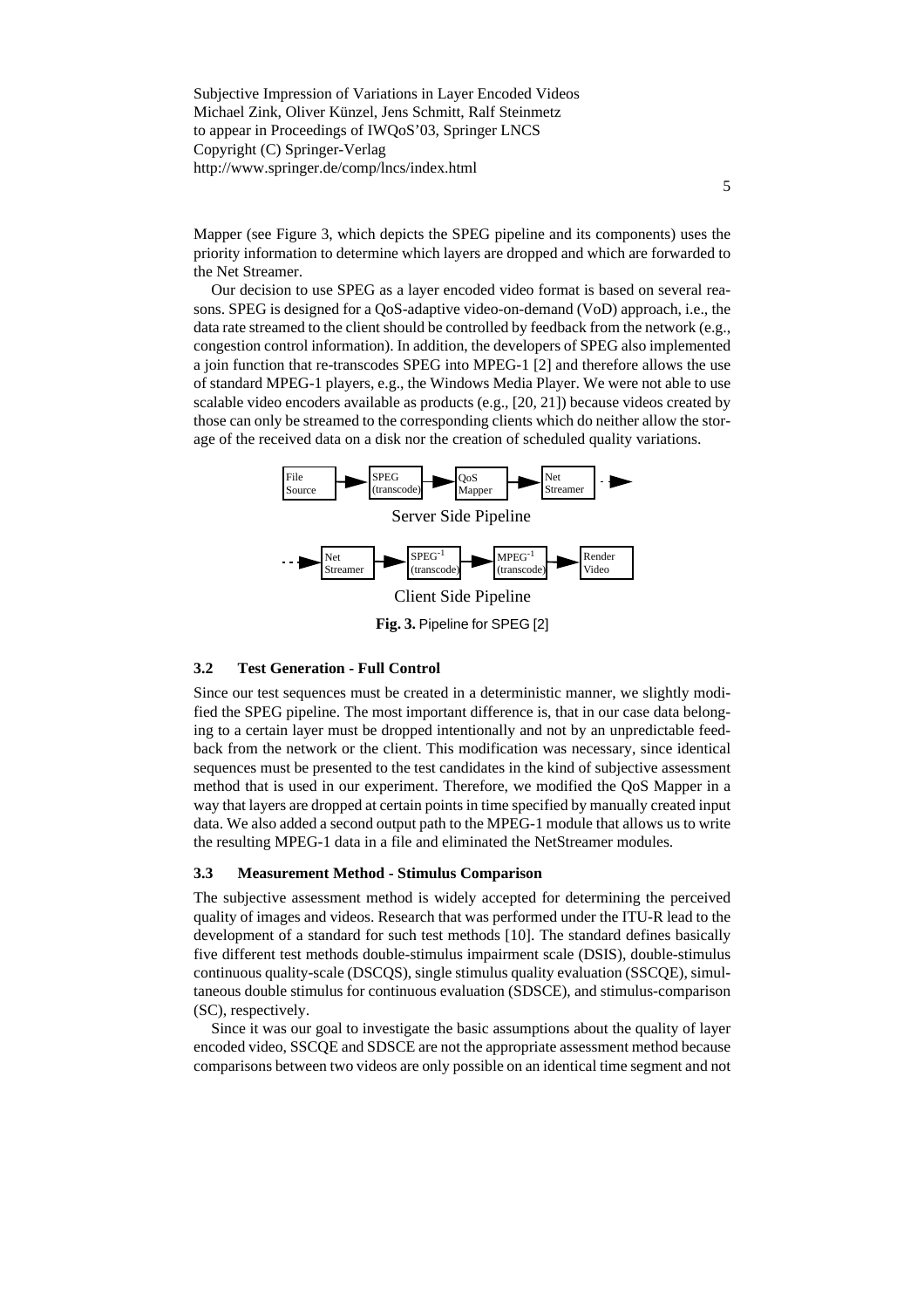6

<span id="page-5-0"></span>between certain intervals of the same video. In addition, SSCQE and SDSCE were designed to assess the quality of an encoder (e.g., MPEG-1) itself.

Two test methods which better suit the kind of investigations we want to perform are DSCQS and DSIS. Compared to SSCQE and SDSCE they allow to asses the quality of a codec in relation to data losses [8] and, therefore, are more suitable if the impairment caused by the transmission path is investigated.



**Fig. 4.** Presentation structure of test material

The SC method differs from DSCQS and DSIS in a way that two test sequences with unequal qualities are shown (see Figure 4) and the test candidates can vote on a scale as shown in Table 1. Comparing two impaired videos directly with each other is our primary goal. Since this is represented best by the SC method we decided to use this method in our test.

| Value          | Compare         |  |  |
|----------------|-----------------|--|--|
| $-3$           | much worse      |  |  |
| $-2$           | worse           |  |  |
| $-1$           | slightly worse  |  |  |
| 0              | the same        |  |  |
| 1              | slightly better |  |  |
| $\mathfrak{D}$ | hetter          |  |  |
| 3              | much better     |  |  |

**Table 1.** Comparison scale

Additionally, preliminary tests have shown us that test candidates with experience in watching videos on a computer are less sensitive to impairment. I.e., they recognize the impairment but do not judge it as annoying as candidates who are unexperienced. This effect is dampened since only impaired sequences have to be compared with each other in a single test that is based on the SC method. Our preliminary tests with the DSIS method, where always the original sequence and an impaired sequence are compared, delivered results with less significance compared to tests performed with the SC method.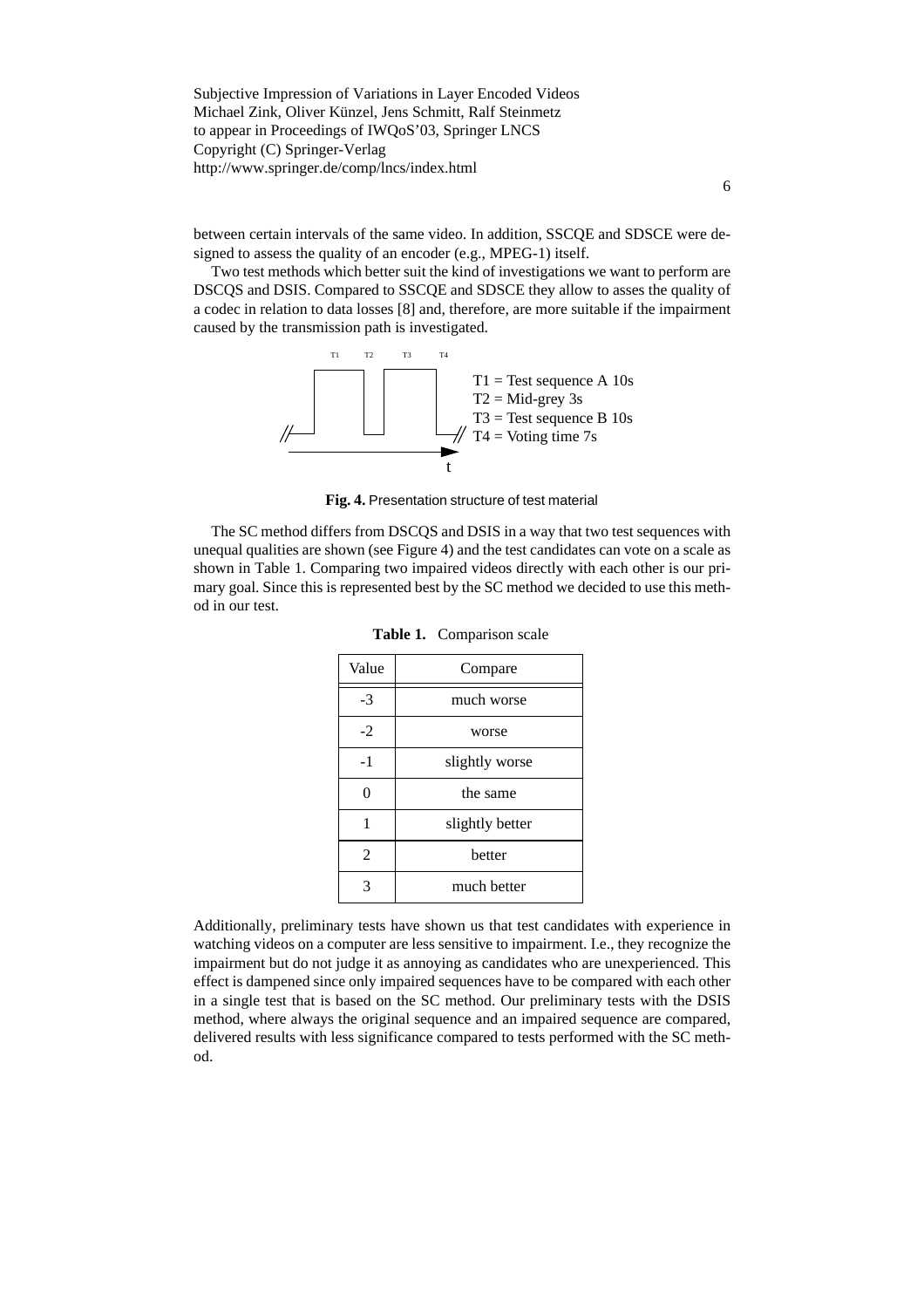## <span id="page-6-0"></span>**3.4 Test Application - Enforcing Time Constraints**

We created a small application<sup>1</sup> (see Figure 5) that allows an automated execution of the tests. Since we had to use a computer to present the videos anyway, we decided to let the candidates perform their voting also on the computer. Using this application has the advantage that we can easily enforce the time constraints demanded by the measurement method, because we allow voting only during a certain time interval. As a convenient side effect, the voting data is available in a machine readable format.



**Fig. 5.** Application for experiment

# **4 Experiment**

#### **4.1 Scenario**

Since quality metrics for layer encoded video are very general, we have to focus on some basic test cases in order to keep the amount of tests that should be performed in the experiment feasible. We decided to investigate isolated effects, one-by-one at a time, which on one hand keeps the size of a test session reasonable and on the other hand still allows to draw conclusions for the general assumptions, as discussed above. That means we are rather interested in observing the quality ranking for isolated effects like frequency variations (as shown in sequences (b1) and (b2) in Fig. 2) than for combined effects (as shown in Fig. 1). This bears also the advantage that standardized test methods [10], which limit the sequence length to several seconds, can be applied. All patterns that were used for the experiment are shown in Fig. 8.

## **4.2 Candidates**

The experiment was performed with 90 test candidates (62 males and 28 females), between the age of 14 and 64. 78 of them had experiences with watching videos on a computer.

<sup>1.</sup> A downloadable version of the test can be found at http://www.kom.e-technik.tu-darmstadt.de/video-assessment/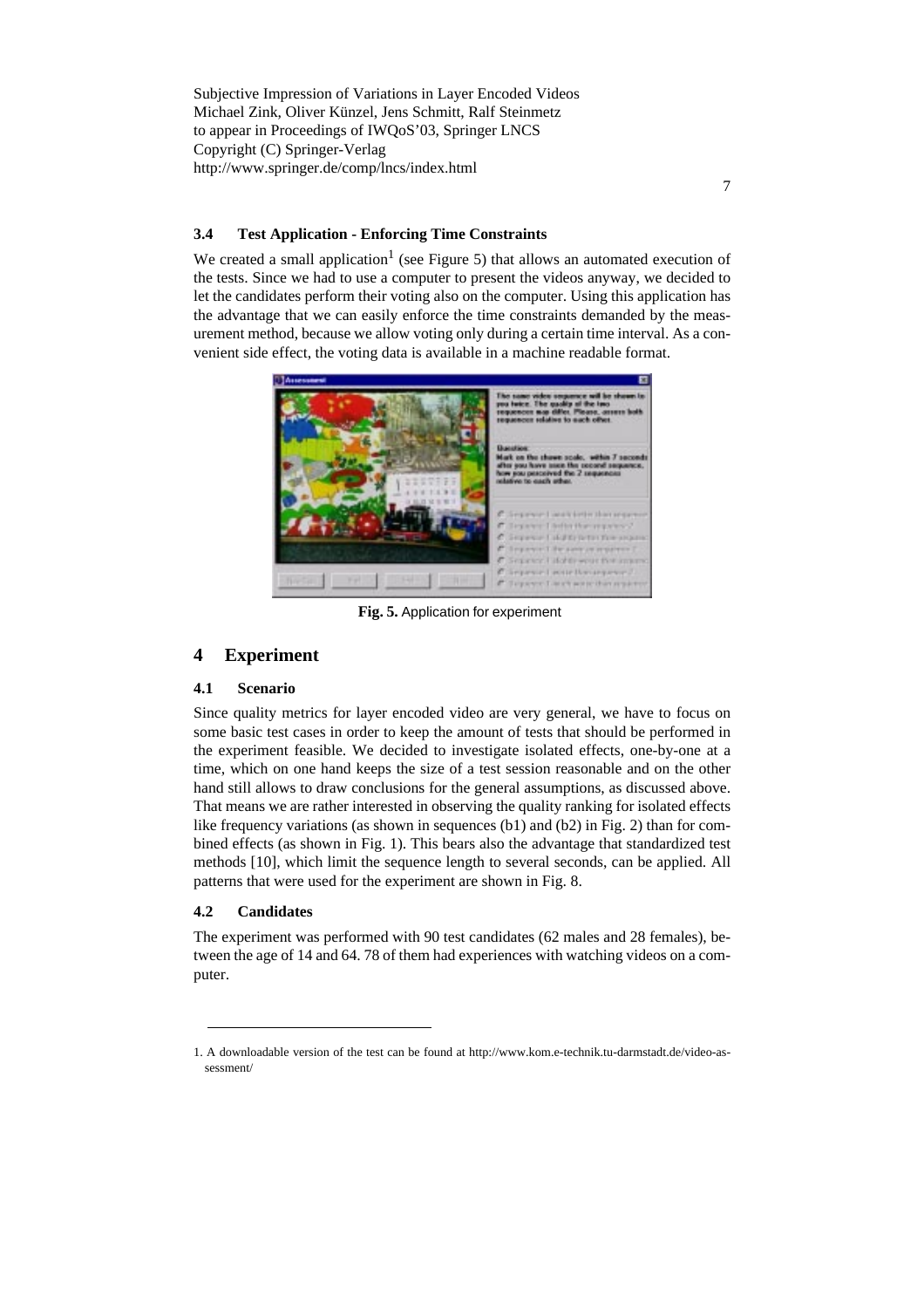## **4.3 Procedure**

Each candidate had to perform 15 different assessments, of which each single test lasted for 33 seconds. All 15 tests were executed according to the SC assessment method. The complete test session per candidate lasted for about 15 minutes<sup>1</sup>, on average. We have chosen three video sequences for this experiment that have been frequently used for subjective assessment [22]. The order of the 15 video sequences was changed randomly from candidate to candidate as proposed in the ITU-R B.500-10 standard [10] (see also Figure 6). After some initial questions (age, gender, profession) 3 assessments were executed as a warm-up phase. This should avoid that the test candidates are distracted by the content of the video sequences as reported by Aldridge et al. [11]. In order to avoid that two consecutive video sequences (e.g.,  $F_2$  is following  $F_1$  immediately) have the same content we defined a pattern for the chronological order of the test sessions, as shown in Figure 6.  $F_x$  can be any video sequence from the F pool of sequences that has



**Fig. 6.** Random generation of test sequence order  $F = Farm$ M= Mobile & Calendar T= Table Tennis

not been used in this specific test session, so far. Thus, a complete test session for a candidate could have a chronological order as shown in Figure 6.

## **4.4 Layer Patterns**

Fig. 8 shows the layer patterns of each single sequence that was used in the experiment, except for the first 3 warm-up tests where the comparison is performed between the first sequence that consists of 4 layers and the second that consists of only one layer. Each of the 3 groups shows the patterns that were used with one type of content. Comparisons were always performed between patterns that are shown in a row (e.g., (a1) and (a2)).

<sup>1.</sup> Only watching the sequences and voting took less time, but the candidates had as much time as they wanted to read the questions and possible answers for each test ahead of each test.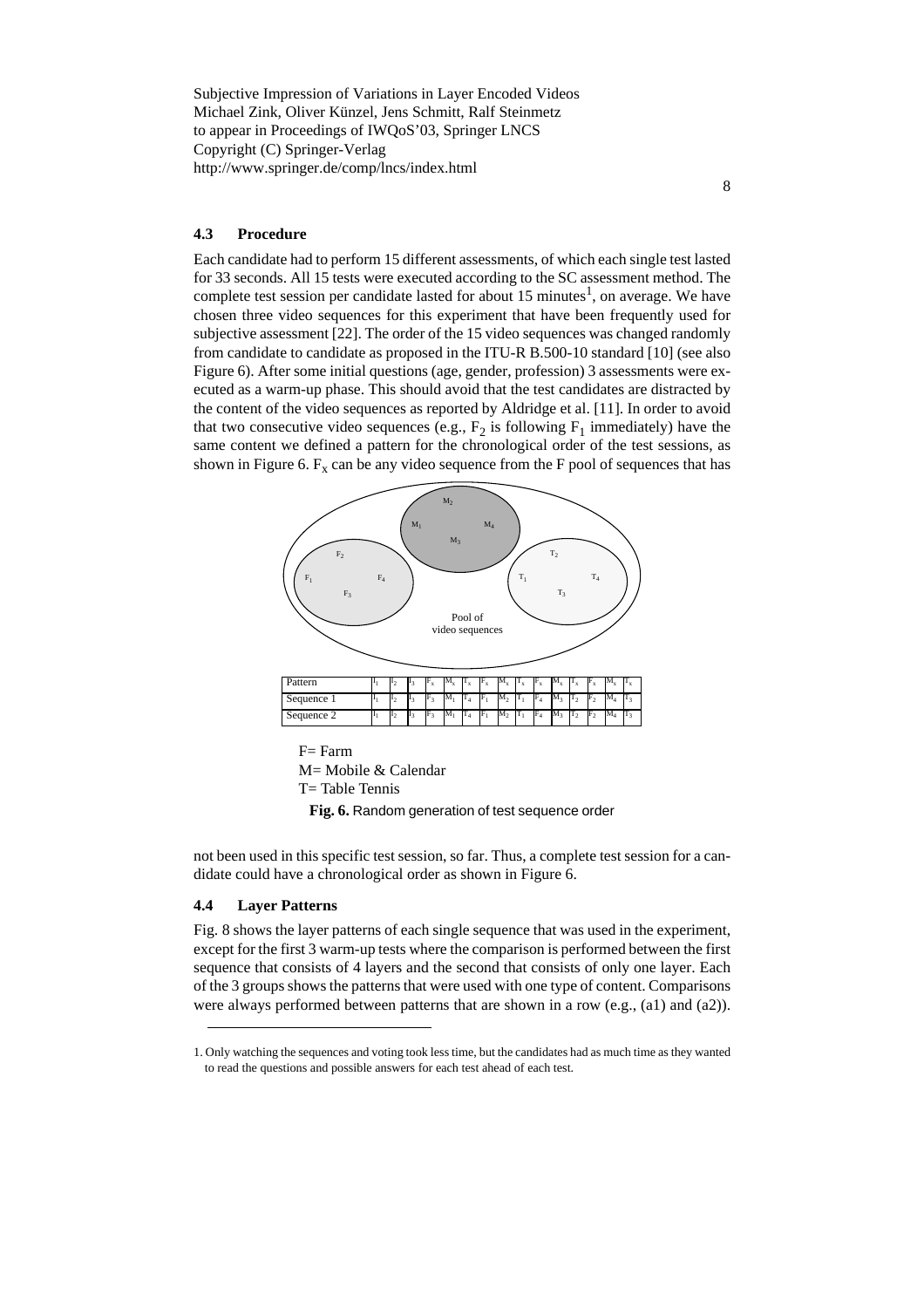As already mentioned in [Section 1.2](#page-1-0) it was our goal to examine fundamental assumptions about the influence of layer changes on perceived quality. This is also reflected by the kind of patterns we decided to use in the experiment. It must be mentioned that the single layers are not equal in size. The size of the nth layer is rather determined by the following expression:  $s_n = 2s_{n-1}$ . Thus, segments of different layers have different sizes. Preliminary experiments have shown that equal layer sizes are not appropriate to make layer changes perceivable. Since there exist layered schemes that produce layers with sizes similar to ours [23, 24], we regard this a realistic assumption.

In the experiment, we differentiate between two groups of tests, i.e., one group in which the amount of segments used by a pair of sequences is equal and one in which the amount differs (the latter has a shaded background in Fig. 8). We made this distinction because we are mainly interested in how the result of this experiment could be used to improve the retransmission scheduling technique (see [Section 2.1\)](#page-2-0) where it is necessary to compare the influence of additional segments that is added on different locations in a sequence.



Patterns for Sequence "Farm" (F1-F4)

Patterns for sequence "Mobile & Calendar" (M1-M4)



**Fig. 7.** Segments that were compared in the experiment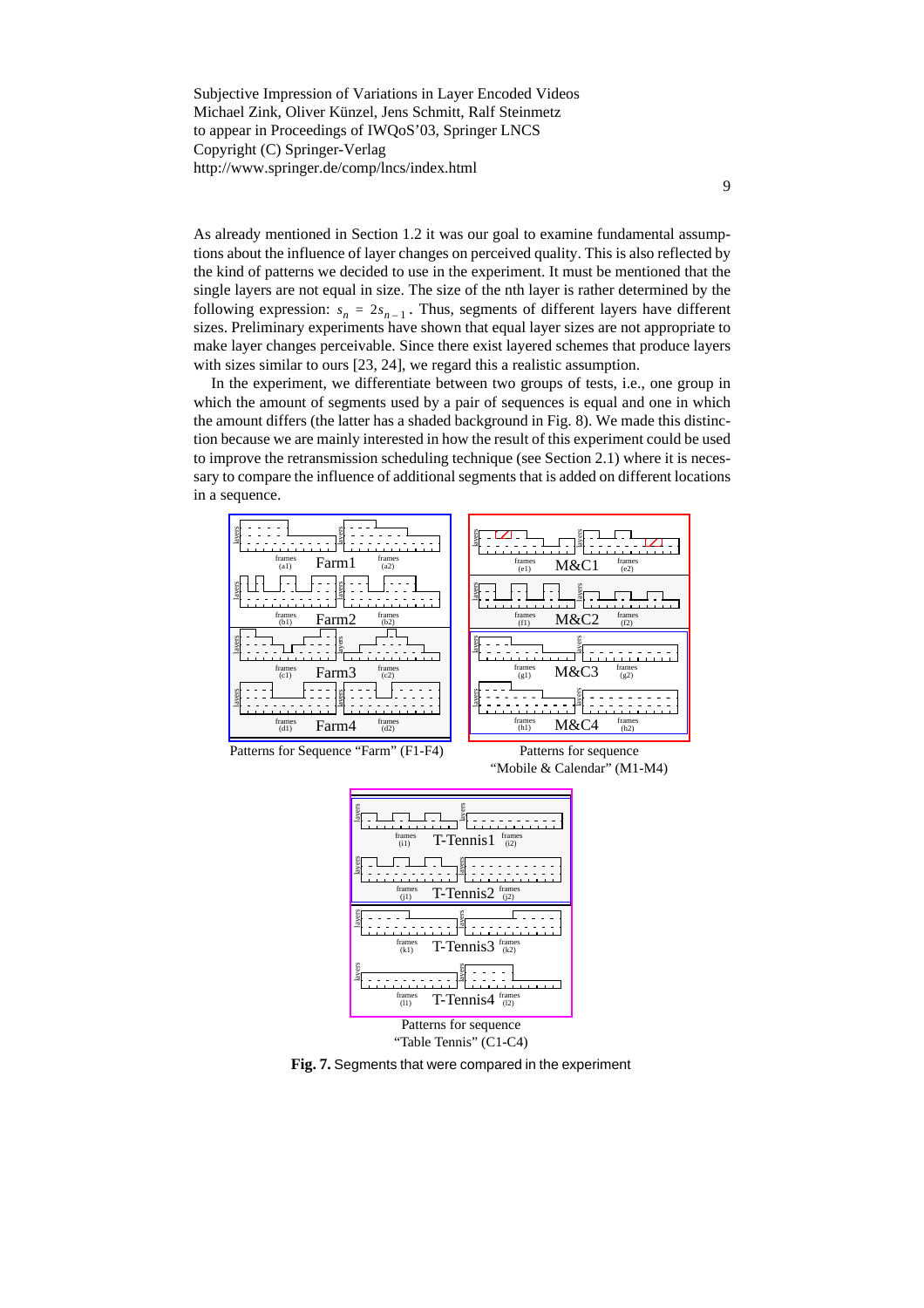<span id="page-9-0"></span>Since segments from different layers are not equal in size, the amount of data for the compared sequences differs. However, somewhat surprisingly, as we discuss in [Section](#page-14-0) [5.3,](#page-14-0) a larger amount of data (resulting in higher PSNR value) does not necessarily lead to a better perceived quality. Additional tests with different quantities of segments in between a pair were chosen to answer additional questions and make the experiment more consistent as we show in S[ection 5.2.](#page-12-0)

# **5 Results**

In the following, we present the results of the experiment described in [Section 4.](#page-6-0) Since we analyze the gathered data statistically it must clearly be mentioned that the presented results cannot prove an assumption but only make it less or more likely based on the gathered data. The overall results of all experiments are summarized in Figure 8 and are discussed in the following subsections. Next to the statistical results obtained from the



**Fig. 8.** Average and 95% confidence interval for the different tests of the experimentthe comparison values

subjective assessment we also provide objective data in terms of the average PSNR per sequence. The average PSNR was obtained by comparing the original MPEG-1 sequence with the degraded sequence on a per frame basis. This results in 250 single PSNR values per sequence which were used to calculate the average PSNR.

#### **5.1 Same Amount of Segments**

In this section, we discuss the results for the assessments of tests in which the total sum of segments is equal. That means the space covered by the pattern of both sequences is identical.

10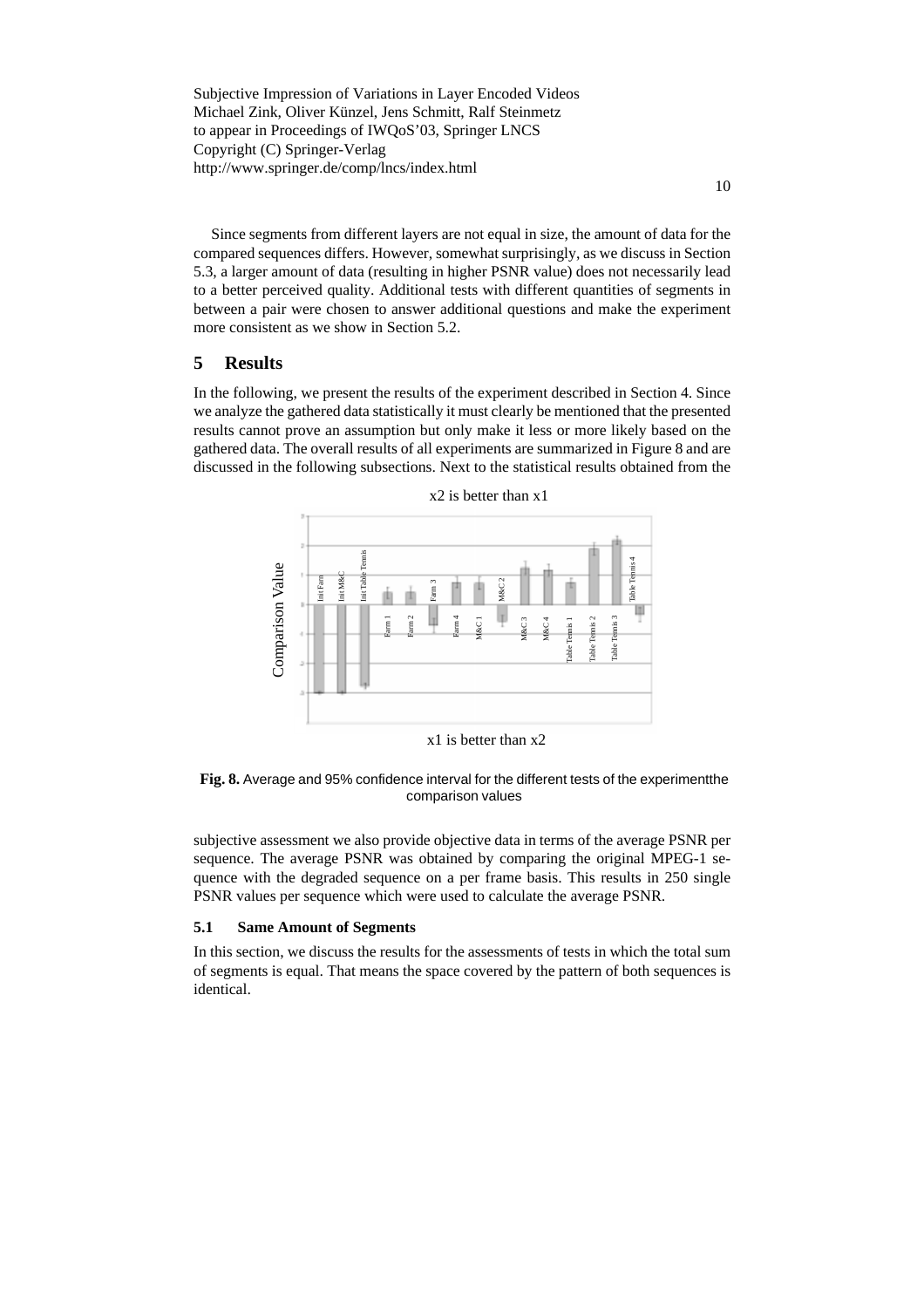## <span id="page-10-0"></span>**5.1.1 Farm1: Amplitude**

In this assessment the stepwise decrease was rated slightly better than one single but higher decrease. The result shows a tendency that the assumptions that were made about the amplitude of a layer change (as described in S[ection 2.1\) a](#page-2-0)re correct.



## **5.1.2 Farm2: Frequency**

The result of this test has a slightly increased likelihood that the second sequence has a better perceived quality than it is the case for *Farm1*. It tends to confirm the assumption that the frequency of layer changes influences the perceived quality, since, on average, test candidates ranked the quality of the sequence with lesser layer changes better.





# **5.1.3 M&C1: Closing the gap**

This test should try to answer the question, if it would be better to close a gap in a layer on a higher or lower level. The majority of the test candidates decided that filling the gap on a lower level results in a better quality than otherwise. This result tends to affirm our assumptions made for retransmission scheduling in [7].



# **5.1.4 M&C3: Constancy**

Even more significant than in the preceding tests, the candidates favored the sequence with no layer changes as the one with the better quality. One may judge this a trivial and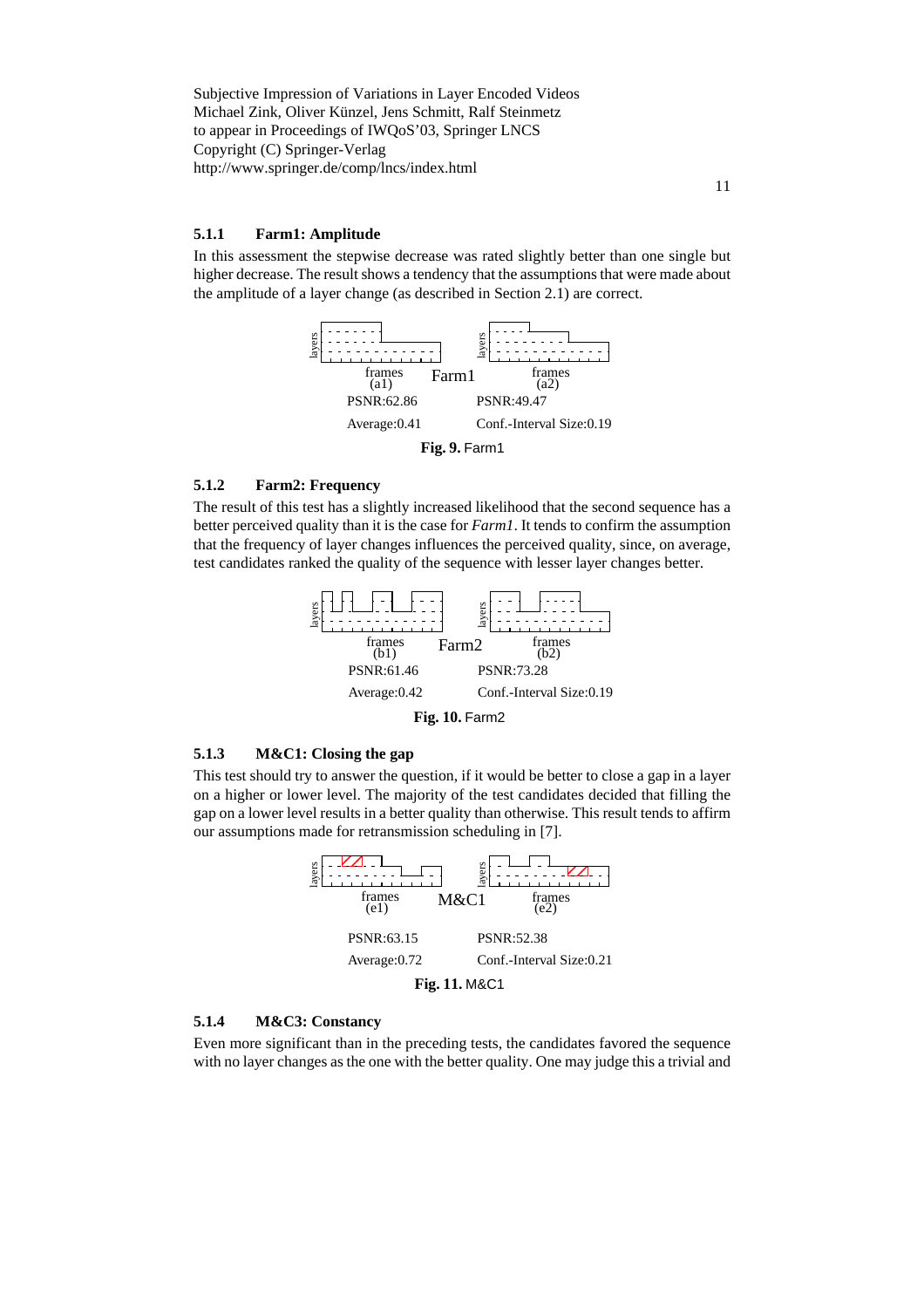unnecessary test, but from our point of view the result is not that obvious, since  $(g1)$ starts with a higher amount of layers. The outcome of this test implies that it might be better, in terms of perceived quality, to transmit less but a constant amount of layers.



#### **5.1.5 M&C4: Constancy at a higher level**

This test was to examine if an increase of the overall level (in this case by comparison to the test in [Section 5.1.4\)](#page-10-0) has an influence on the perceived quality. Comparing the results of both tests (*M&C3* and *M&C4*) shows no significant change in the test candidates' assessment. 81% of the test candidates judge the second sequences ((g2) and (h2)) better (values 1-3 in [Table 1 on page 6](#page-5-0)) in both cases which makes it likely that the overall level has no influence on the perceived quality.



#### **5.1.6 Tennis3: All is well that ends well**

The result of this test shows the tendency that increasing the amount of layers in the end leads to a higher perceived quality. The result is remarkably strong (the highest bias of all tests). Future tests, that will be of longer duration and executed in a different order (first  $(k2)$  than  $(k1)$ ), will show how the memory-effect [11] of the candidates influenced this test.



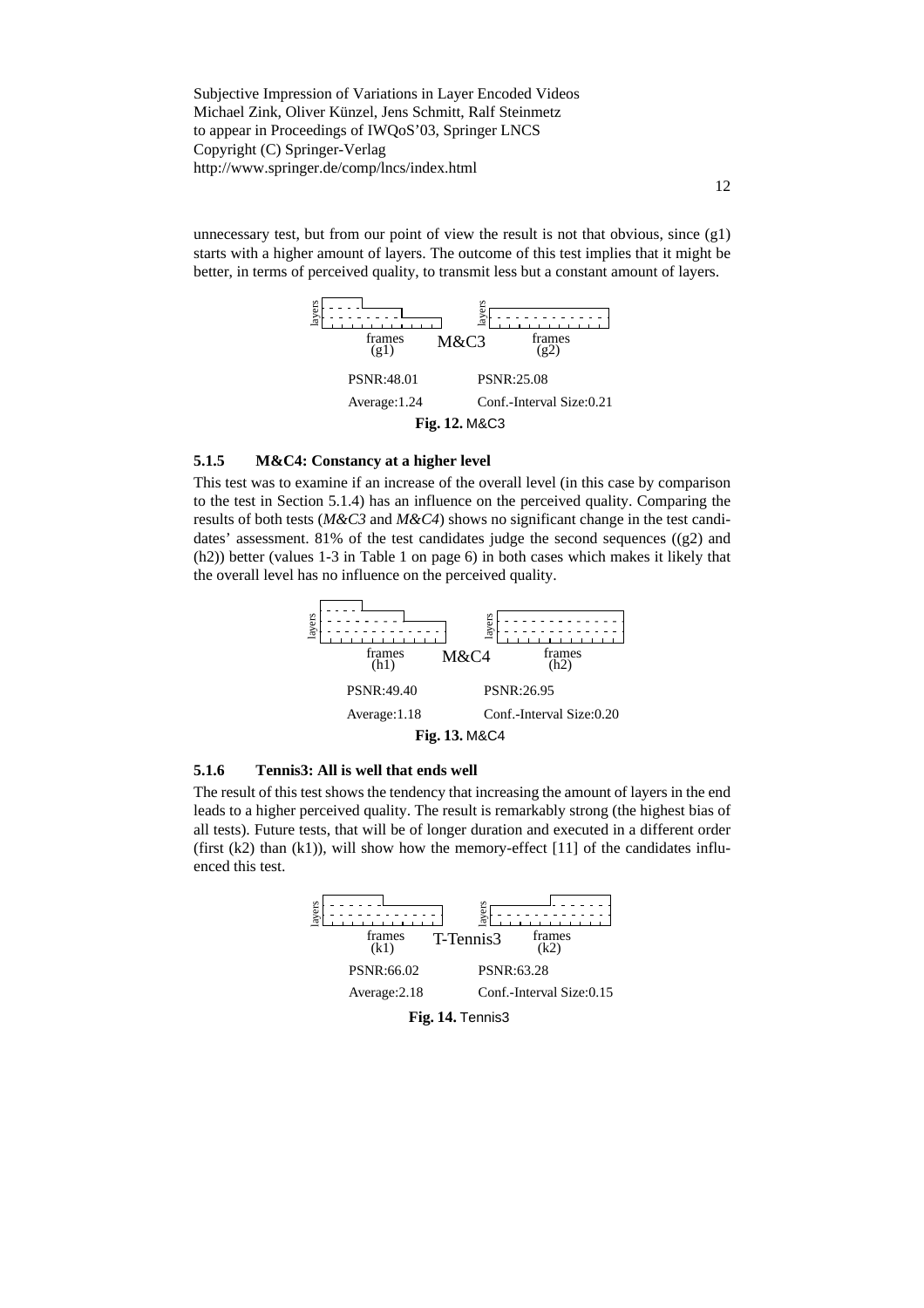## <span id="page-12-0"></span>**5.1.7 Tennis4: The exception proves the rule**

As with the results for Farm2 and M&C3, the result of this test shows the same tendency. The sequence with no layer variations is assessed a better quality than the sequence with one variation. In all test that were related to the frequency of layer changes (Farrm2, M&C3, M&C4, and Tennis4) the sequence with lesser variations was assessed a better quality. Therefore, the results of the tests presented in this section strongly support the assumption that the frequency of layer variations should be kept as small as possible.



**Fig. 15.** Tennis4

#### **5.2 Different amount of Segments**

In the following 5 tests the total amount of segments per sequence differs. All 5 tests have in common that the perceived quality of the sequence consisting of a pattern that covers a larger number of segments were ranked better. This is obvious, but it makes the overall result more consistent, because test candidates mostly realized this quality difference.

## **5.2.1 Farm3: Decrease vs. increase**

Starting with a higher amount of layers, decreasing the amount of layers, and increasing the amount of layers in the end again seems to provide a better perceivable quality than starting with a low amount of layers, increasing this amount of layers, and going back to a low amount of layers at the end of the sequence. This might be caused by the fact that test candidates are very concentrated in the beginning and the end of the sequence and that, in the first case details become clear right in the beginning of the sequence.



#### **5.2.2 Farm4: Keep the gap small**

In this test, it was our goal to investigate how the size of a gap may influence the perceived quality. The majority of test candidates (37 out of 90) judged the quality of the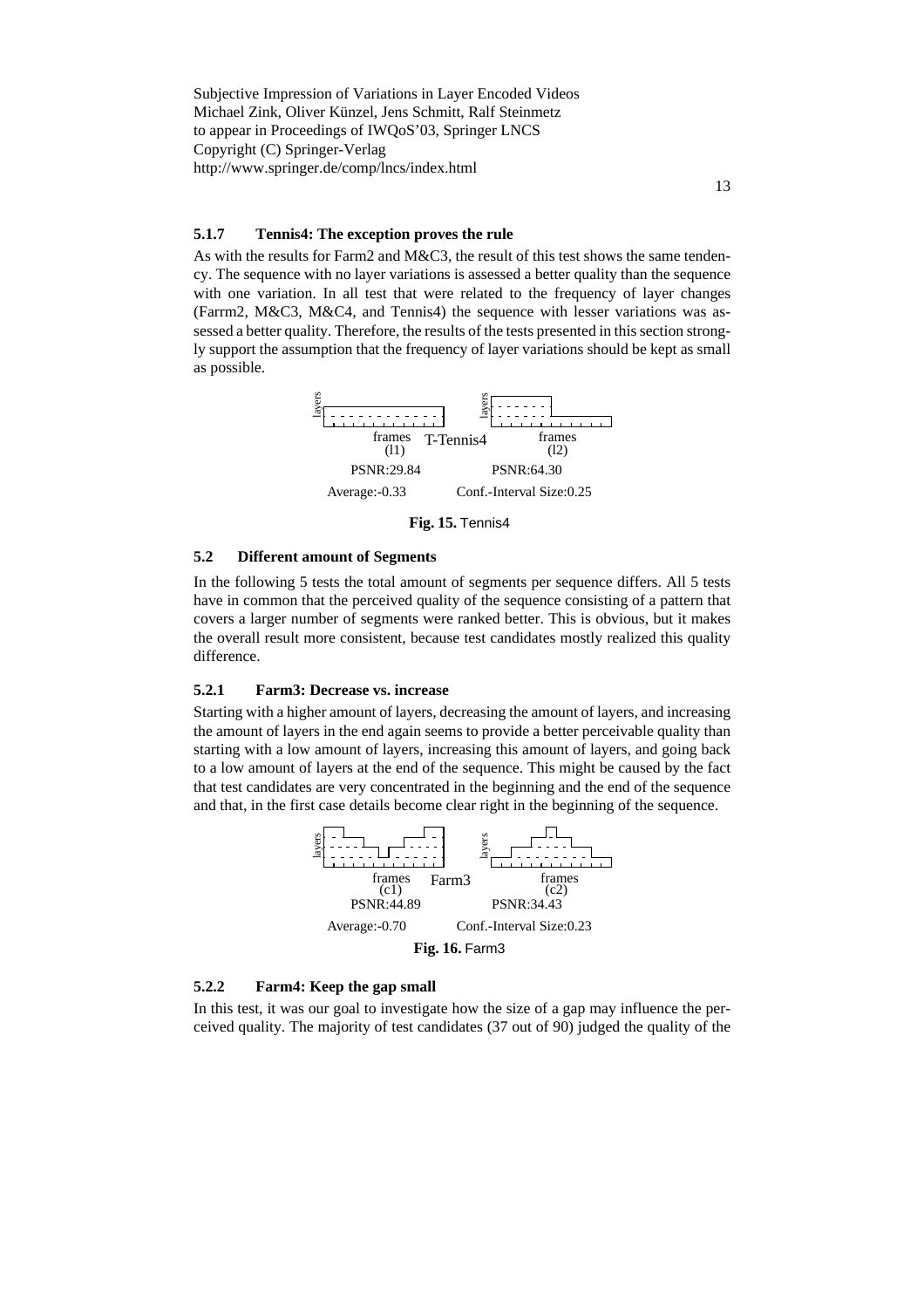14

sequence with a smaller gap slightly better (Only 5 out of 90 judged the first sequence better). This indicates that filling a gap partly can be beneficial.



**Fig. 17.** Farm4

## **5.2.3 M&C2: Increasing the amplitude**

The effect of the amplitude height should be investigated in this test. The result shows that, in contrast to existing assumptions (see [Section 2.1\),](#page-2-0) an increased amplitude can lead to a better perceived quality.



## **5.2.4 Tennis1: Closing all gaps**

In this test additional segments are used to close the existing gaps instead of increasing the amplitude of already better parts of the sequence (as it is the case for  $M\&C2$ ). This strategy decreases the frequency of layer changes. Test candidates, on average, judged the sequence without layer changes better. The result of this test reaffirms the tendency that was already noticed in [Section 5.1.2](#page-10-0), that the perceived quality is influenced by the frequency of layer changes. If we carefully compare the results of *M&C2* and *Tennis1*, a tendency towards filling the gaps and thus decreasing the frequency instead of increasing the amount of already increased parts of the sequence is recognizable. Definitely, further investigations are necessary to confirm this tendency, because, here, the results of tests with different contents are compared and we have not investigated the influence of the content on the perceived quality, so far.



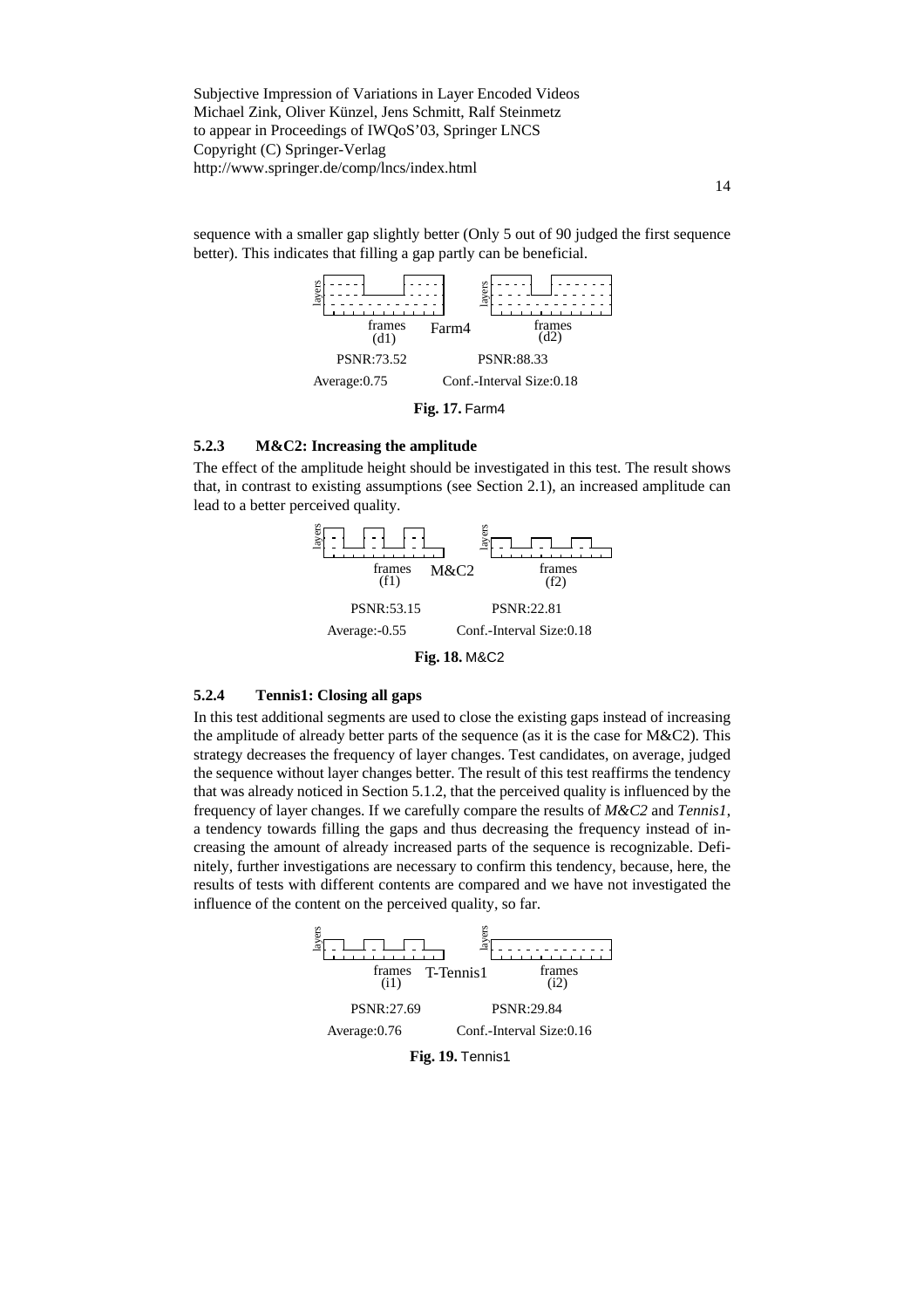## <span id="page-14-0"></span>**5.2.5 Tennis2: Closing all gaps at a higher level**

In comparison to *Tennis1*, here, we were interested in how an overall increase of the layers (in this case by one layer) would influence the test candidates judgement. Again the sequence with no layer changes is judged better, even with a higher significance than for *Tennis1.* This might be caused by the fact that the amount of layer is higher in general in *Tennis2*.



**Fig. 20.** Tennis1

#### **5.3 Sequence Size and Quality**

The PSNR is a popular metric to present the objective quality of video data. Therefore, we also computed the average PSNR of each sequence to investigate how subjective and objective quality are related. Since the determination of the objective quality can be performed with much less effort than a subjective assessment the result of this investigation could give hints if the determination of the average PSNR is sufficient in order to define the quality of a video sequence. Note, since the relation between subjective and objective quality is not the focus of the investigation presented in this paper this can only be seen as a by-product which certainly needs further elaboration. (The PSNR values for each sequence are given in Fig. 10 - Fig. 21.)

The results of the subjective assessments are contrary to the results of the PSNR in 8 of the 12 test cases. The obtained results for the test in which the sum of segments was equal for each sequence [\(Section 5.1](#page-9-0)) are even stronger. They do not indicate a positive correlation between both quality metrics (see Table 2). From the results in our tests we see a strong tendency that, in the case of layered video, the quality of a sequence is not well represented by the average PSNR.

| Shape                    |       |       |                                 |                 |       | Farm1   Farm2   M&C1   M&C3   M&C4   T-Tennis3   T-Tennis4 |         |
|--------------------------|-------|-------|---------------------------------|-----------------|-------|------------------------------------------------------------|---------|
| PSNR of<br>shape 1       |       |       | $62.86$ 61.46 63.15 48.01 49.40 |                 |       | 66.02                                                      | 29.84   |
| PSNR of<br>shape 2       | 49.47 | 73.28 |                                 | $52.38$ $25.08$ | 26.95 | 63.28                                                      | 64.30   |
| Average of<br>assessment | 0.35  | 0.55  | 0.73                            | 1.18            | 1.02  | 2.18                                                       | $-0.24$ |

**Table 2.** Comparison between spectrum, subjective and objective quality (same amount of segments)

contrary to subjective assessment in accordance with subjective assessment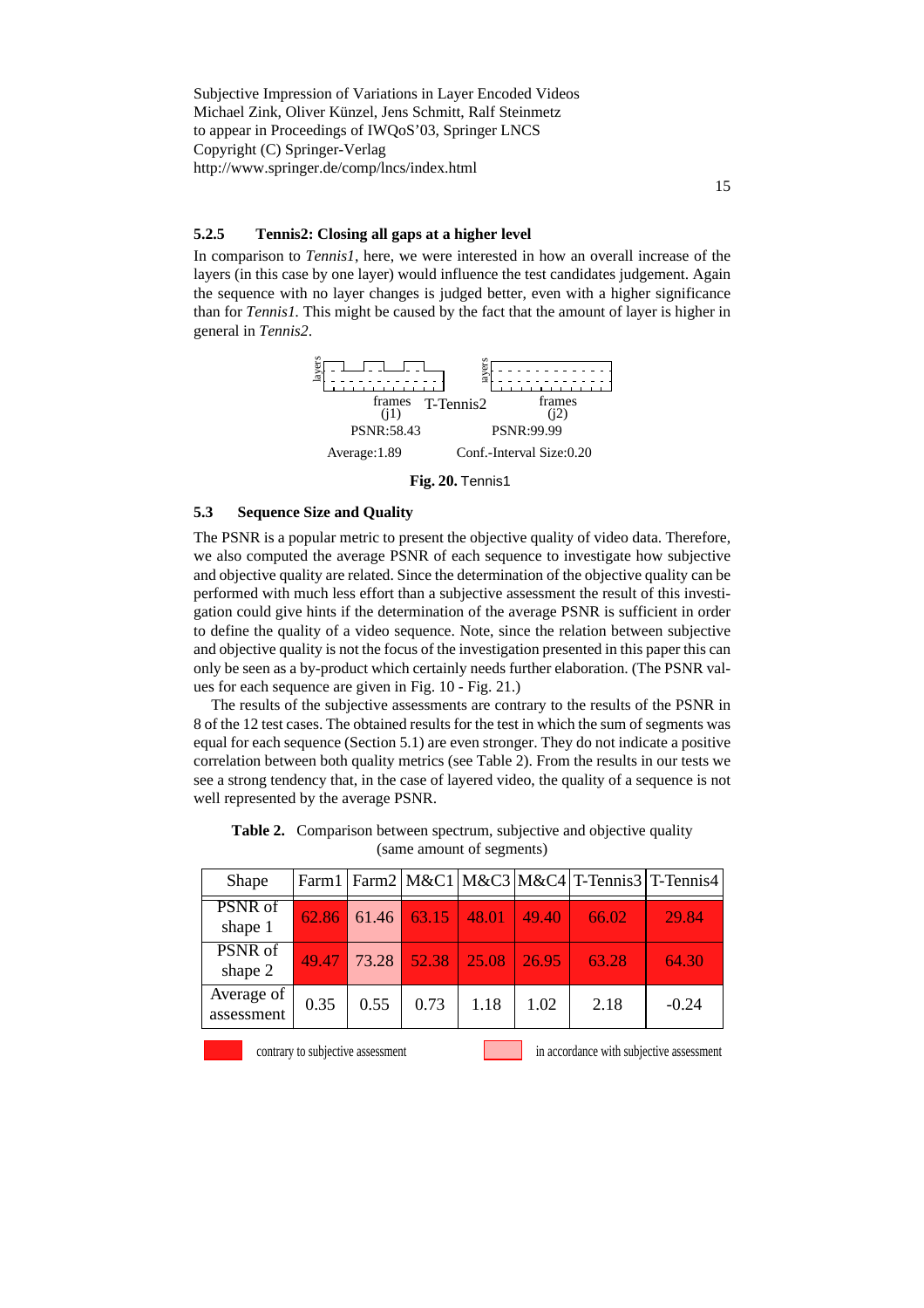# <span id="page-15-0"></span>**6 Conclusion**

In this paper, we presented the results of an empirical experiment based on subjective assessment of variations in layer encoded video. A statistical analysis of the experiment mostly validates assumptions that were made in relation to layer variations and the perceived quality of a video:

- The frequency of variations should be kept as small as possible.
- If a variation can not be avoided the amplitude of the variation should be kept as small as possible.

One basic conclusion from the results in [Section 5.2](#page-12-0) is: adding information to a layered video increases its average quality. But, as we already assumed in our work on retransmission scheduling, adding information at different locations can have a substantial effect on the perceived quality. Assumptions we made for our heuristics in retransmission scheduling (as well as others' assumptions) could be substantiated by this investigation (see [Section 5.2](#page-12-0)). That means, it is more likely that the perceived quality of a layer encoded video is improved if

- the lowest quality level is increased, and
- gaps in lower layers are filled.

The results from [Section 5.3](#page-14-0) should be used to refine the retransmission scheduling heuristics in relation to the size of each single layer. Therefore, the metric that represents the quality improvement must also take into account that it might be more expensive to retransmit a segment of layer n+1 than of layer n. Another interesting outcome of the experiment is the fact that a quality improvement may be achieved by retransmitting less data, if a layered encoding scheme is used in which the layers are not of identical size. The obtained results can, in addition, be used to refine caching replacement policies that operate on a layer level [5] as well as layered multicast transmission schemes which try to offer heterogeneous services to different subscribers as, e.g., in the receiver-driven layered multicast RLM [25] scheme and its derivations.

The results of this investigation clearly strengthen the assumption that a differentiation between objective and subjective quality, in the case of variations in layer encoded video, must be made.

Nevertheless, it must be admitted that the presented work is only an initial investigation in the subjective impression of variations in layer encoded videos. In further work, we want to explore sequences with a longer duration (up to several minutes). In a next step, we will investigate if the shown sequences can be combined and if the subjective assessment is still consistent with the separated results. E.g., in this experiment sequences (e2) and (g2) were judged better than (e1) and (g1), will a sequence that combines (e2) and (g2) also be judged better than a sequence that combines (e1) and (g1)? We are also interested in how the content of a sequence influences the perceived quality.

# **7 Acknowledgments**

The authors would like to thank Rico Tunk for creating the test application, Charles "Buck" Krasic for his support on SPEG, the test candidates for taking the time to perform the assessment, and RTL Television for providing the video sequences.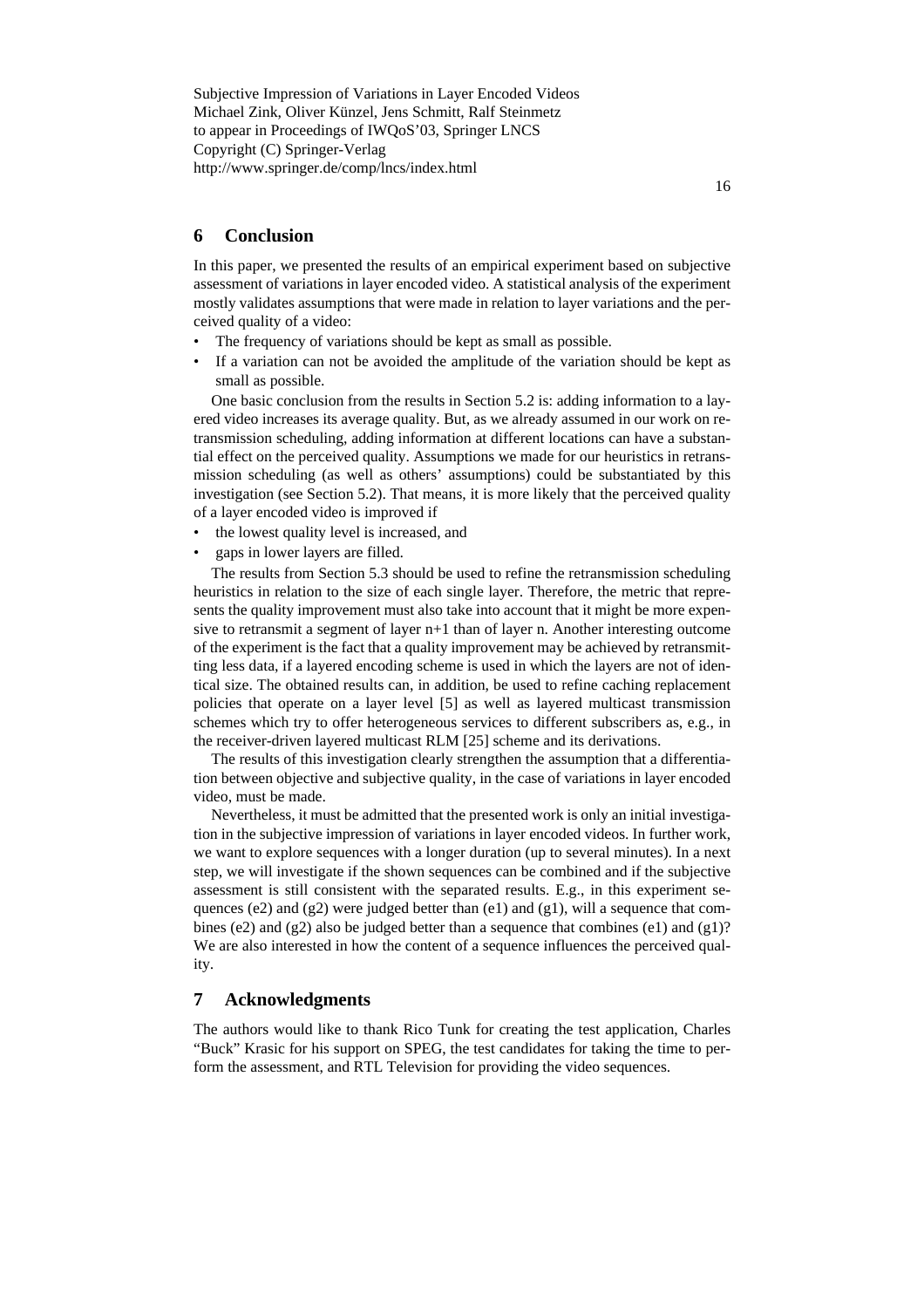# **8 References**

- [1] S. Nelakuditi, R. R. Harinath, E. Kusmierek, and Z.-L. Zhang. Providing Smoother Quality Layered Video Stream. In *Proceedings of the 10th International Workshop on Network and Operating System Support for Digital Audio and Video, Raleigh, NC, USA*, June 2000.
- [2] C. Krasic and J. Walpole. QoS Scalability for Streamed Media Delivery. Technical Report OGI CSE Technical Report CSE-99-011, Oregon Graduate Institute of Science & Technology, September 1999.
- [3] D. Saparilla and K. W. Ross. Optimal Streaming of Layered Video. In *Proceedings of the Nineteenth Annual Joint Conference of the IEEE Computer and Communications Societies 2000 (INFOCOM'00), Tel-Aviv, Israel*, pages 737–746, March 2000.
- [4] R. Rejaie, M. Handley, and D. Estrin. Quality Adaptation for Congestion Controlled Video Playback over the Internet. In *Proceedings of the ACM SIGCOMM '99 Conference on Applications, Technologies, Architectures, and Protocols for Computer Communication 1999, New York, NY, USA*, pages 189–200, August 1999.
- [5] R. Rejaie, H. Yu, M. Handley, and D. Estrin. Multimedia Proxy Caching for Quality Adaptive Streaming Applications in the Internet. In *Proceedings of the Nineteenth Annual Joint Conference of the IEEE Computer and Communications Societies 2000 (INFOCOM'00), Tel-Aviv, Israel*, pages 980–989, March 2000.
- [6] R. Rejaie and J. Kangasharju. Mocha: A Quality Adaptive Multimedia Proxy Cache for Internet Streaming. In *Proceedings of the 11th International Workshop on Network and Operating System Support for Digital Audio and Video, Port Jefferson, New York, USA*, pages 3–10, June 2001.
- [7] M. Zink, J. Schmitt, and R. Steinmetz. Retransmission Scheduling in Layered Video Caches, April 2002. Proceedings of the International Conference on Communications 2002, New York, New York, USA.
- [8] T. Alpert and J.-P. Evain. Subjective quality evaluation The SSCQE and DSCQE methodologies. EBU Technical Review, February 1997.
- [9] R. Aldridge, D. Hands, D. Pearson, and N. Lodge. Continuous quality assessment of digitally-coded television pictures. *IEE Proceedings on Vision, Image and Signal Processing*, 145, 2:116–123, 1998.
- [10] ITU-R: Methodology for the Subjective Assessment of the Quality of Television Picture. International Standard, 2000. ITU-R BT.500-10.
- [11] R. Aldridge, J. Davidoff, M. Ghanbari, D. Hands, and D. Pearson. Measurement of scenedependent quality variations in digitally coded television pictures. *IEE Proceedings on Vision, Image and Signal Processing*, 142, 3:149–154, 1995.
- [12] F. Pereira and T. Alpert. MPEG-4 video subjective test procedures and results. *IEEE Transactions on Circuits and Systems for Video Technology*, 7, 1:32–51, 1997.
- [13] M. Masry and S. Hemami. An analysis of subjective quality in low bit rate video. In *International Conference on Image Processing (ICIP), 2001, Thessaloniki, Greece*, pages 465– 468. IEEE Computer Society Press, October 2001.
- [14] C. Kuhmünch and C. Schremmer. Empirical Evaluation of Layered Video Coding Schemes. In *Proceedings of the IEEE International Conference on Image Processing (IC-IP), Thessaloniki, Greece*, pages 1013–1016, October 2001.
- [15] T. Hayashi, S.Yamasaki, N. Morita, H. Aida, M. Takeichi, and N. Doi. Effects of IP packet loss and picture frame reduction on MPEG1 subjective quality. In *3rd Workshop on Multimedia Signal Processing, Copenhagen, Denmark*, pages 515–520. IEEE Computer Society Press, September 1999.